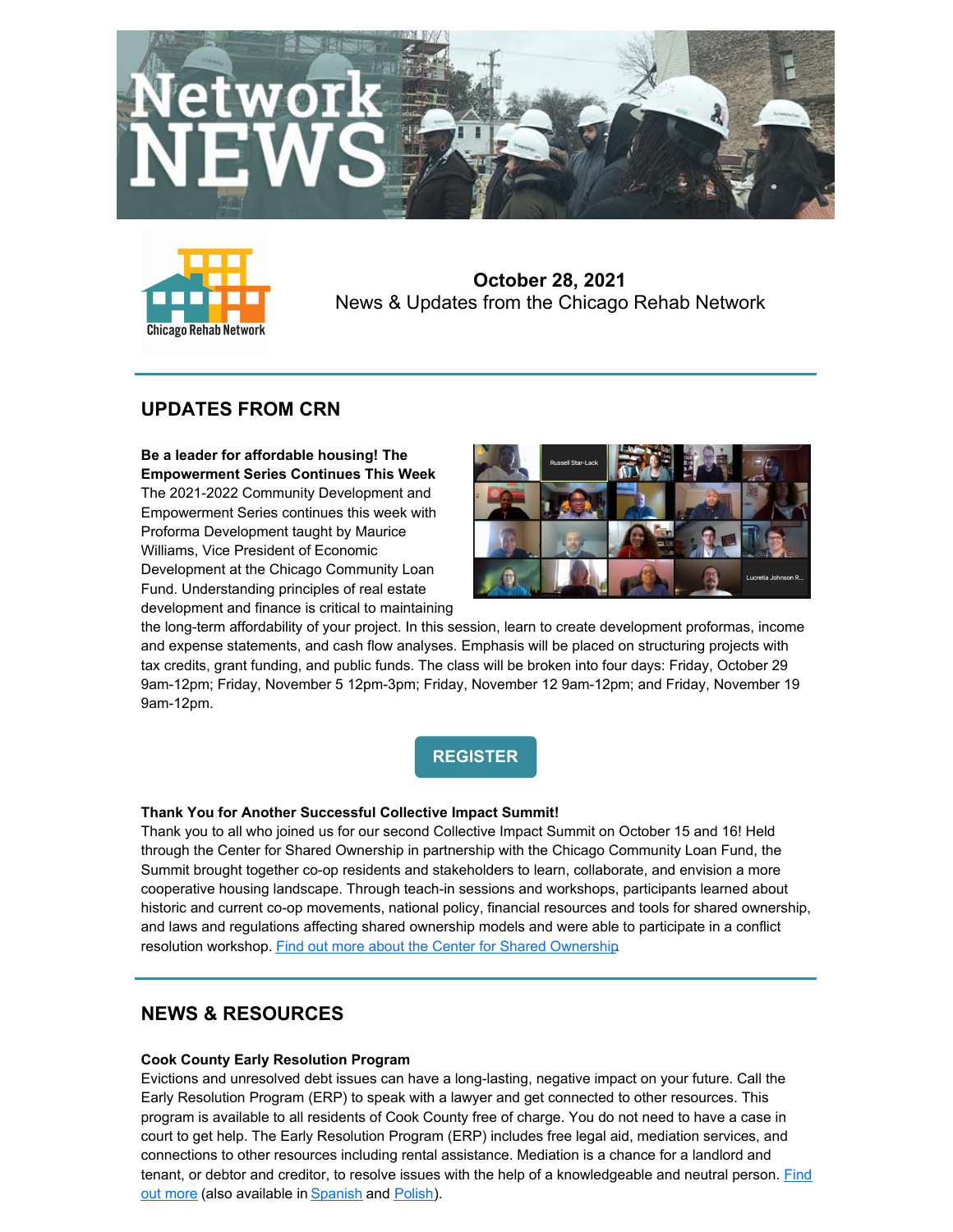#### **Paycheck to Paycheck**

The National Housing Conference (NHC) has released an updated Paycheck to Paycheck database. The database illustrates the ability – or



lack thereof – of working families to afford typical housing in metropolitan areas across the country by comparing wage data and housing costs. It is updated every quarter to keep up with the country's rapidly changing housing market. Check out NHC's [visualization](https://nhc.org/paycheck-to-paycheck/) tool or download the data yourself to get the latest snapshot of housing affordability across the country.

# **Know Your Rights: Eviction and Lockout Resources**

With the eviction moratorium no longer in place, evictions and lockouts are once again a concern for Chicago tenants. Knowing your rights and the resources in place can help keep you housed. If you are worried about remaining in your home because you have been unable to pay rent:

- 1. Don't Self-Evict If you get an eviction notice, know that only the Sheriff can carry out an eviction. It is illegal for your landlord to try to remove you from your home.
- 2. Get Legal Help Cook County Legal Aid for Housing and Debt is a free resource to help landlords and tenants resolve housing and debt issues. Visit [cookcountylegalaid.org](https://www.cookcountylegalaid.org/) or call 855.956.5763. Legal support for tenants is also available at [rentervention.com](https://rentervention.com/) or text "hi" to 866.773.6837
- 3. Get Financial Help Go to [chicago.gov/renthelp](https://www.chicago.gov/content/city/en/depts/doh/provdrs/renters/svcs/emergency-rental-assistance-program.html) for information on how to apply for up to 15 months of rental assistance.

Find more resources through the City of [Chicago](https://www.chicago.gov/city/en/depts/doh/provdrs/renters/svcs/eviction-and-lockout-resources.html).

### **Woodstock Comments on Equitable Housing Finance Plans**

In response to the Federal Housing Finance Agency's request for input for the Enterprises Equitable Housing Finance Plans, CRN's partners at the Woodstock Institute have compiled comments addressing racial equity in homeownership. The comments include a discussion about the racial gap in appraisals, a topic focused on by the appraisal gap working group convened by CRN and NHS in collaboration with partners including the Woodstock Institute. Read the comments [here](https://files.constantcontact.com/0be26ff6001/11edc168-46e4-48c2-b9e0-3e6ee84ef62d.pdf?rdr=true).

#### **New Round of Rental Assistance Opening in November**

Governor Pritzker has announced that a newround of the Illinois Rental [Payment](https://www.illinois.gov/news/press-release.24057.html) Program (ILRPP) will be opening Monday, November 8. This second round will provide \$250 million in assistance to Illinois renters impacted by the Covid-19 pandemic using federal funds from President Joe Biden's American Rescue Plan stimulus package. While the second round ILRPP [application](https://www.gregharris.org/wp/2021/03/26/american-rescue-plan-update/) will be similar to the first, there will be a few changes. There will be no separate application windows for landlords and tenants, so either can begin their application November 8. The assistance will now cover up to 18 months of rental payments, including up to 15 months of missed payments and three months of future payments. Priority will be given to tenant households with low incomes and to those who have been unemployed for more than 90 days. Housing Choice Voucher holders will also now be eligible for assistance. Find out [more](https://www.gregharris.org/wp/2021/10/27/new-round-of-rental-assistance-opens-nov-8/).

# **MEMBER SPOTLIGHT**

# **Claretian Associates Chosen for \$20 Million Investment in South Chicago**

Claretian Associates has been chosen by Fifth Third Bank and Enterprise Community Partners for a \$20 million investment in the South Chicago Community. Their Neighborhood Investment Program will focus over three years on Claretian Associates and cross-sector collaborations. Among other support, the program will



include investments in small businesses, homeownership and workforce development to create successful outcomes such as increased employment, economic stability and growth. [Read](https://myemail.constantcontact.com/We-re-Excited-to-Announce------.html?aid=ErMupKMDF7M&soid=1102026477880) more.

#### **Access Living Working to End Source of Income Discrimination**

In most of Illinois, property owners can turn down potential tenants because of the way they pay their rent--in other words, the source of their income. Landlords may not want to residents to pay with cash, housing subsidies, Social Security or many other nontraditional sources of income. Access Living is advocating for a bill that would protect veterans, mothers receiving child support, domestic abuse survivors, people with disabilities, and Housing Choice Voucher (HCV) Program participants from discrimination statewide. It would also prohibit landlords from having blanket policies to not accept COVID-19 related emergency rental assistance. Find out [more](https://www.accessliving.org/newsroom/action-alerts/keep-up-the-action-end-illinois-housing-discrimination-based-on-source-of-income/).